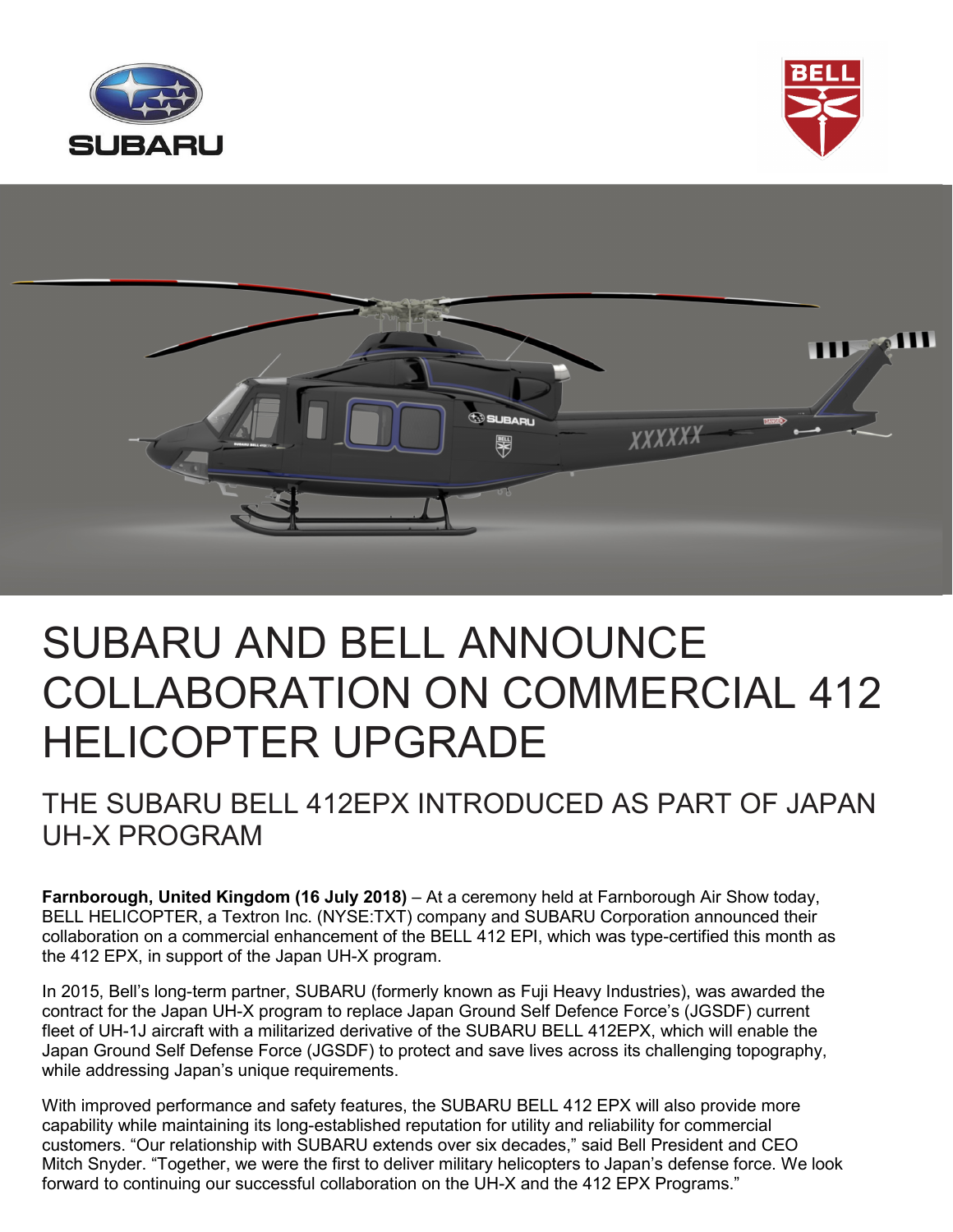"Under cooperation with BELL, the SUBARU BELL 412EPX will provide a great opportunity to expand the commercial business," said Shoichiro Tozuka, Corporate Executive Vice President and President of Aerospace Company, SUBARU. "Further, the UH-X, which will replace the current UH-1J aircraft, will start delivery to JGSDF in 2022 and will be deployed for island defense and disaster relief efforts."

The SUBARU BELL 412EPX will benefit from a more robust main rotor gearbox dry run capability, increased internal Maximum Gross Weight to 12,200 lbs. and mast torque output of +11% at speeds below 60 knots. This will provide operators the ability to transport more supplies and achieve better operational efficiency.

The SUBARU BELL 412EPX commercial variant is planned to become available to customers globally through SUBARU and BELL in the future. A commercial prototype has undergone testing at Bell's facility in Mirabel, Canada, and FAA certification was achieved on July 5, 2018.

#### **ABOUT BELL**

Thinking above and beyond is what we do. For more than 80 years, we've been reimagining the experience of flight – and where it can take us. We are pioneers. We were the first to break the sound barrier and to certify a commercial helicopter. We were aboard NASA's first lunar mission and brought advanced tiltrotor systems to market. Today, we're defining the future of on-demand mobility. Headquartered in Fort Worth, Texas – as a wholly-owned subsidiary of Textron Inc., – we have strategic locations around the globe. And with nearly one quarter of our workforce having served, helping our military achieve their missions is a passion of ours. Above all, our breakthrough innovations deliver exceptional experiences to our customers. Efficiently. Reliably. And always, with safety at the forefront.

For more information, please visit: www.bellflight.com

#### **ABOUT SUBARU**

SUBARU Corporation is a leading manufacturer in Japan with the automotive and aerospace businesses as the pillars of its operations. Recognized internationally for its distinctive technologies such as the symmetrical AWD (all-wheel drive) system with horizontallyopposed engines and EyeSight driver assist system, the company sells more than one million Subaru vehicles worldwide. Aerospace Company, by leveraging tradition and innovative technologies, develops and produces a wide variety of aircraft and components for major customers, such as JGSDF (Japan Ground Self-Defense Force) and Boeing.

Optimizing its unique and advanced technologies, we will grow toward an aircraft manufacturer with a global presence and will actively take on challenges in new fields.

For more information, please visit: https://www.subaru.co.jp/en/

#### **ABOUT TEXTRON INC.**

Textron Inc. is a multi-industry company that leverages its global network of aircraft, defense, industrial and finance businesses to provide customers with innovative solutions and services. Textron is known around the world for its powerful brands such as Bell, Cessna, Beechcraft, Hawker, Jacobsen, Kautex, Lycoming, E-Z-GO, Textron Off Road, Arctic Cat, Textron Systems, and TRU Simulation + Training. For more information visit: https://www.textron.com/

Certain statements in this press release are forward-looking statements which may project revenues or describe strategies, goals, outlook or other non-historical matters; these statements speak only as of the date on which they are made, and we undertake no obligation to update or revise any forward-looking statements. These statements are subject to known and unknown risks, uncertainties, and other factors that may cause our actual results to differ materially from those expressed or implied by such forward-looking statements, including, but not limited to, changes in delivery schedules or cancellations or deferrals or orders; the efficacy of research and development investments to develop new products or unanticipated expenses in connection with the launching of significant new products or programs; the timing of our new product launches or certifications of our new aircraft products; our ability to keep pace with our competitors in the introduction of new products and upgrades with features and technologies desired by our customers; changes in government regulations or policies on the export and import of commercial products; volatility in the global economy or changes in worldwide political conditions that adversely impact demand for our products; volatility in interest rates or foreign exchange rates; risks related to our international business, including relying on joint venture partners, subcontractors, suppliers, representatives, consultants and other business partners in connection with international business, including in emerging market countries.